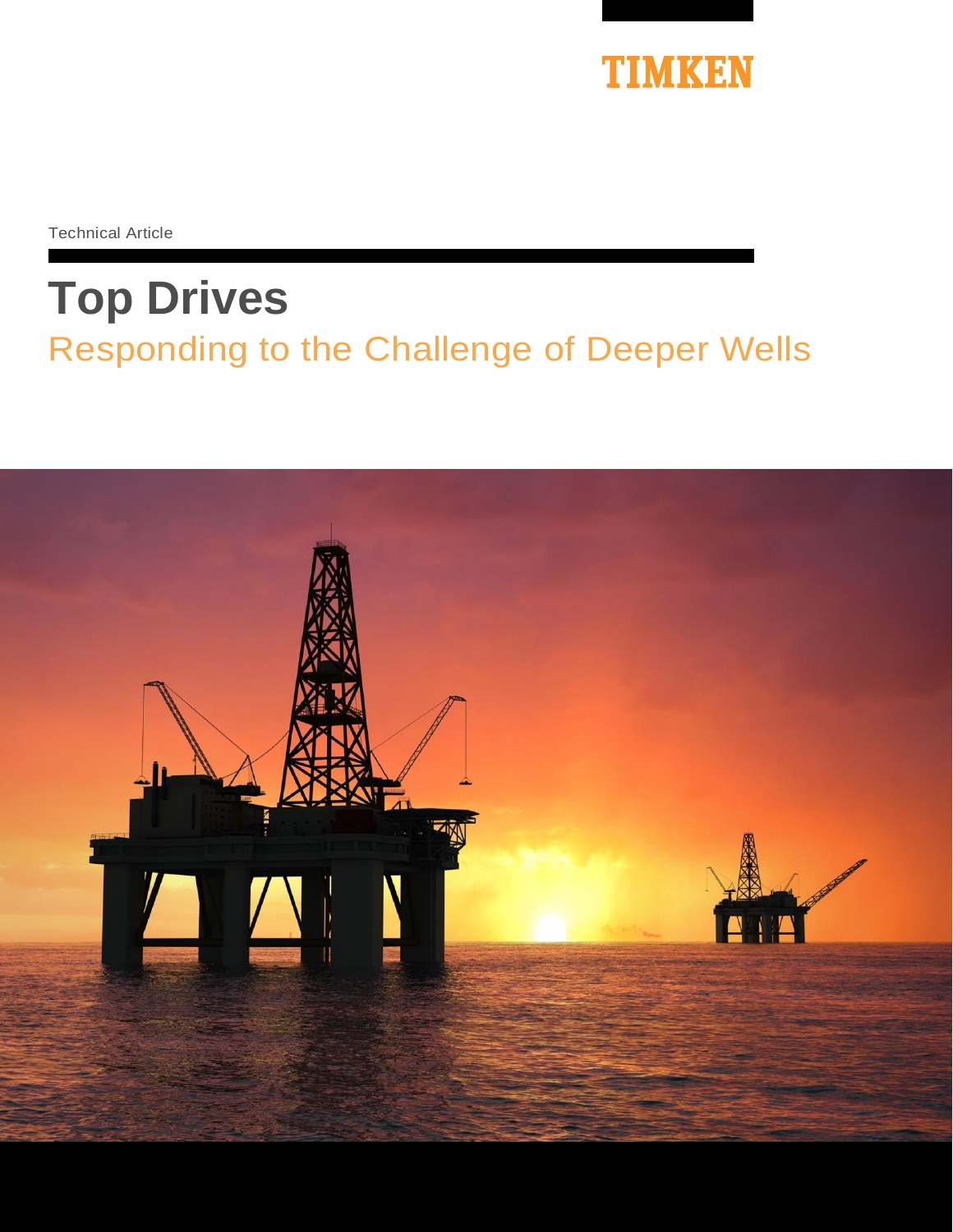## **TIMKEN**

#### **Author**

**Jesse R. Yorty** Principal Application Engineer

#### **Table of Contents**

| <b>Key Bearing Positions</b>                   | 3  |
|------------------------------------------------|----|
| <b>Top Drive and Swivel Design Differences</b> | 4  |
| <b>Main Thrust Bearings</b>                    | 5  |
| <b>Machine Upgrades and</b>                    | 6  |
| <b>Bearing Requirements</b>                    |    |
| Seal Out Mud, Water, and Debris                | 7  |
| Case Study: 1250T Top Drive Bearing            | 7  |
| <b>Lubrication Considerations</b>              | 8  |
| <b>Extend Bearing Life in Top Drives</b>       | 9  |
| <b>Tips for Bearing Service and Selection</b>  | 10 |
| <b>Depend on Timken Quality</b>                | 10 |

### **How to Increase Top Drive Bearing Life** Responding to the Challenge of Deeper Wells

*A primer on proper main thrust bearing selection, maintenance, and more*

*The Timken Company is a technical leader with more than a century of oilfield experience across the globe. The complete line of Timken bearings and power transmission solutions encompasses all topside equipment and, increasingly, downhole applications including drill bits, mud motors, and liner hanger bearings.*

#### **Introduction**

Rotary swivels and top drives are fundamentally simple in design but are considered one of the most remarkable devices on an oil rig. The American Petroleum Institute classifies top drives under "Drilling and Production Hoisting Equipment." The largest of the top drives can carry a hoisting capacity of 1500 tons, have upwards of 100,000 foot-pounds of continuous torque, and withstand rotation at the rate of 600 rpm while carrying drilling fluid pressures up to 7,500 psi.

Top drives are critical in oil and gas drilling operations, which are shut down if the top drive or swivel is not operating. Financial stakes are high: Single land rigs can cost \$10 million, offshore rigs more than \$500 million, and new drill ships ranging from \$500 million to \$1.2 billion. During peak utilization times in 2013, high-end offshore rigs commanded day rates over \$600,000. This means the top drives used on large deepwater offshore rigs, as well as on land rigs, require reliability and durability as uptime is crucial.

This article describes the common top drive bearing types and design layouts used in the oil and gas market. It focuses on the details of the main thrust bearing position and common application considerations in top drives, which will be highlighted.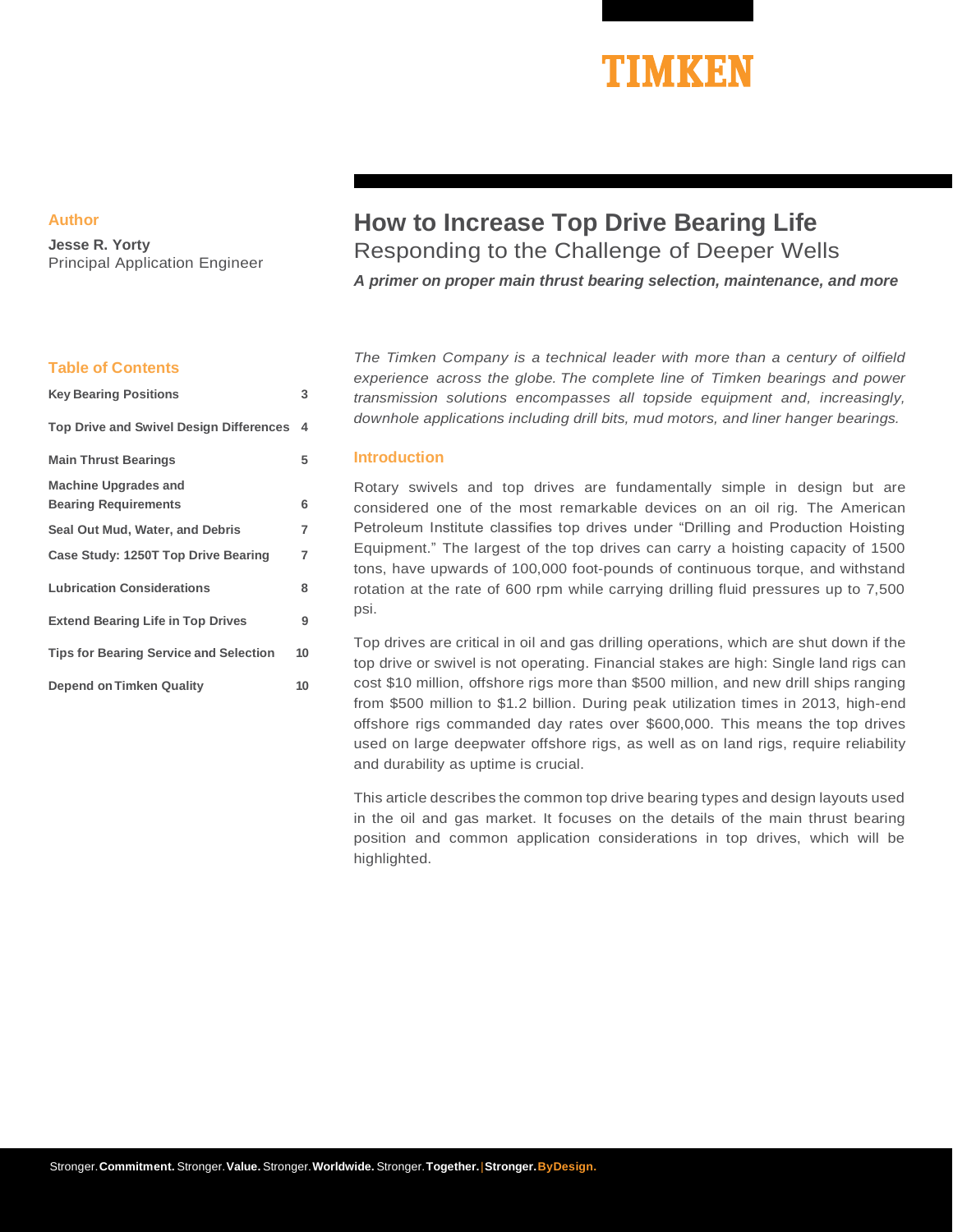

#### <span id="page-2-0"></span>**Key Bearing Positions**

The use of anti-friction roller bearings on the main shaft and throughout the transmission of top drives promotes optimal performance and longevity. Top drives are required to operate in extreme conditions, often making it tremendously hard on units used offshore or on land rigs. In all cases, bearings that tolerate demanding conditions are a necessity given the criticality of the top drive's role on the rig.

Rolling element bearings are selected for use in the following positions in top drive units:

- Main thrust bearing
- Upper radial setup bearing
- Lower radial support bearing
- Transmission (gearbox) bearings

While we will touch on factors important to all locations, this article focuses on key selection and maintenance considerations for tapered thrust bearings used in the main thrust position.

The Timken Company supports a broad bearing offering for each application position to meet different size and performance requirements.



**Figure 1**: Oilfield top drive, with integrated motor and transmission, hangs from the traveling block and hook in the mast. The motor turns the drill stem and bit downhole.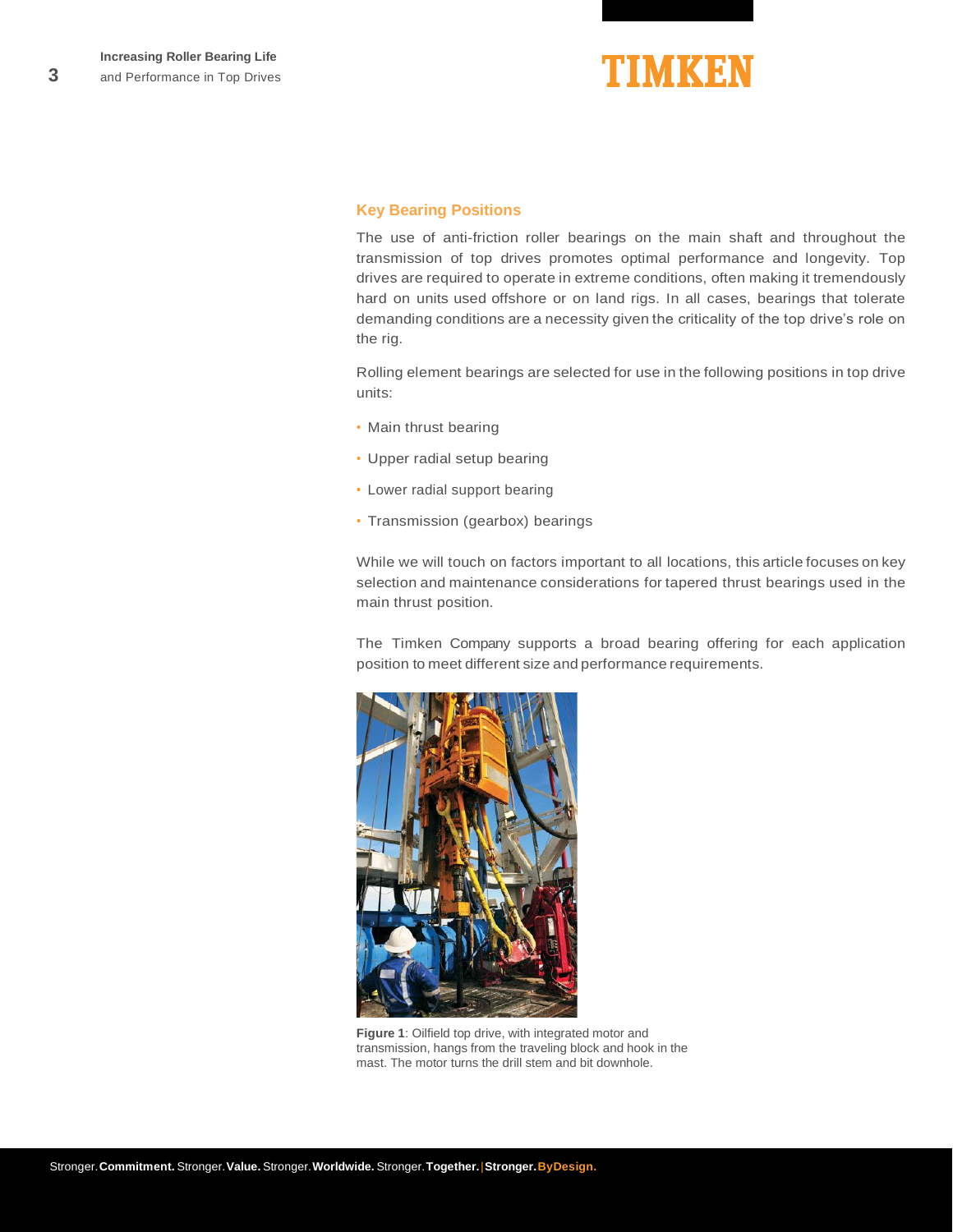

#### <span id="page-3-0"></span>**Top Drive and Rotary Swivel Design Differences**

Top drives and rotary swivels are the two main types of drilling and load path hoisting equipment for the petroleum and natural gas industries. Swivels were invented first, which evolved into the power swivel and later into the top drive system. Top drives can generally be described as having the main shaft bearing and the transmission in a single housing.

*Rotary swivel:* Precision machined steel casting with streamlined contours. The kelly connects to the bottom of the main stem, below the swivel body, and drives the drill string via power from the rotary table at the rig floor.

*Top drive:* Comprised of one or more electric or hydraulic motors connected to the drill string by the main shaft or "quill" to apply clockwise torque during drilling. A top drive is essentially a motor that is suspended from the derrick, or mast, of the rig. Replacing the traditional kelly or rotary table, the top drive provides a more efficient drilling process capable of drilling with three combined 30-foot pipe sections (stands) instead of just one at a time. Top drives can be fully automated, offering control of weight on bit, torque, and rotation. On offshore rigs, the top drive travels up and down on vertical rails to control movement.



<span id="page-3-1"></span>**Figure 2:** Swivel (left) and top drive (right). The side-by side comparison shows the complexity of the top drive, which includes transmission gears, bearings, and full lubrication system located in the main housing. The top drive uses dual AC motors, whereas the swivel is driven via rotary table at the rig floor.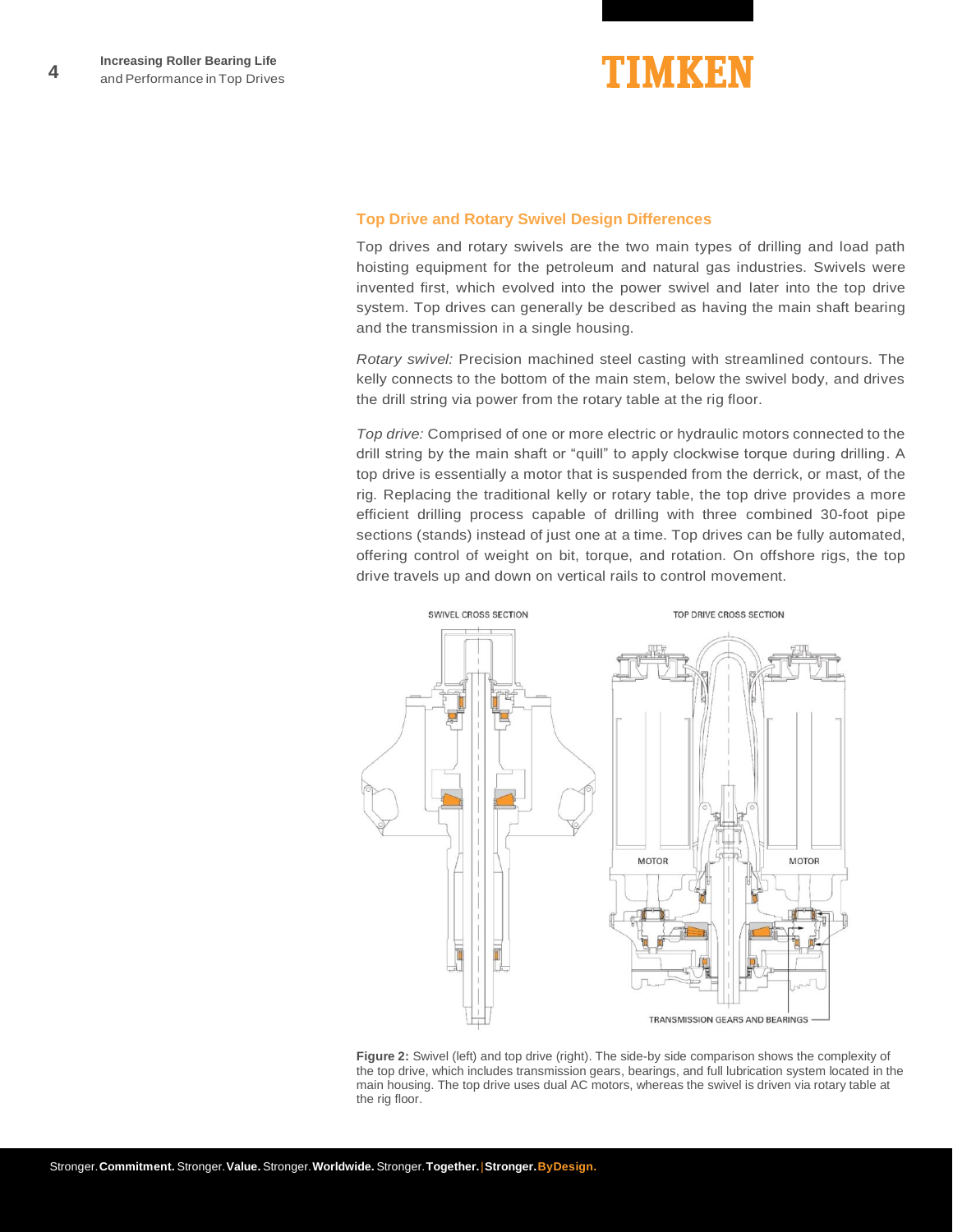

#### **Main Thrust Bearings**

Main thrust bearings are high-performance, heavy-duty tapered thrust roller bearings. These bearings are (Fig. 3) tapered thrust heavy duty (TTHD) or tapered thrust heavy-duty free lateral (TTHDFL or V-flat) types.

TTHD and TTHDFL tapered thrust bearings are the most utilized type of main thrust roller bearing used on a top drive's drive stem, quill, or main shaft. Timken has a very broad offering of these products and can accommodate customer needs from a size and performance standpoint. From the smallest land rigs to the largest offshore drilling platforms, bearing bore diameters range from a few inches to upwards of 20 inches, respectively. Both the TTHD and TTHDFL bearing styles are separable in design, allowing the shaft and housing washers to be mounted separately.

TTHD-type tapered heavy-duty thrust bearings are quite prevalent in smaller bore sizes up to approximately a 10″ bore. Due to their size and commonality, these are a readily available choice for use in smaller designs.

Historically, the TTHD was the more common choice across all sizes, and catalog part numbers were often selected for use. In newer, larger top drives with very highcapacity ratings (above 10″ bearing bores), the TTHDFL bearings (one flat race) are often preferred for manufacturing and mounting advantages. *Power density*, the ability to support heavy loads in a compact dimensional boundary, is optimized via the bearing design. The default bearing cage type is also related to bearing bore and OD size, with larger bearings or high-capacity designs receiving the pin-type cage. The default cages are machined brass or pin type (steel).

The standard or "catalog bearing" with machined brass cage and roller complement is often a more cost-effective solution on smaller units. The switch to a pin-type cage increases the dynamic and static capacity of the bearing, which is beneficial in achieving the highest possible top drive or swivel rating.



**Figure 3:** TTHD with machined brass cage (left); TTHDFL with pin-type cage (right).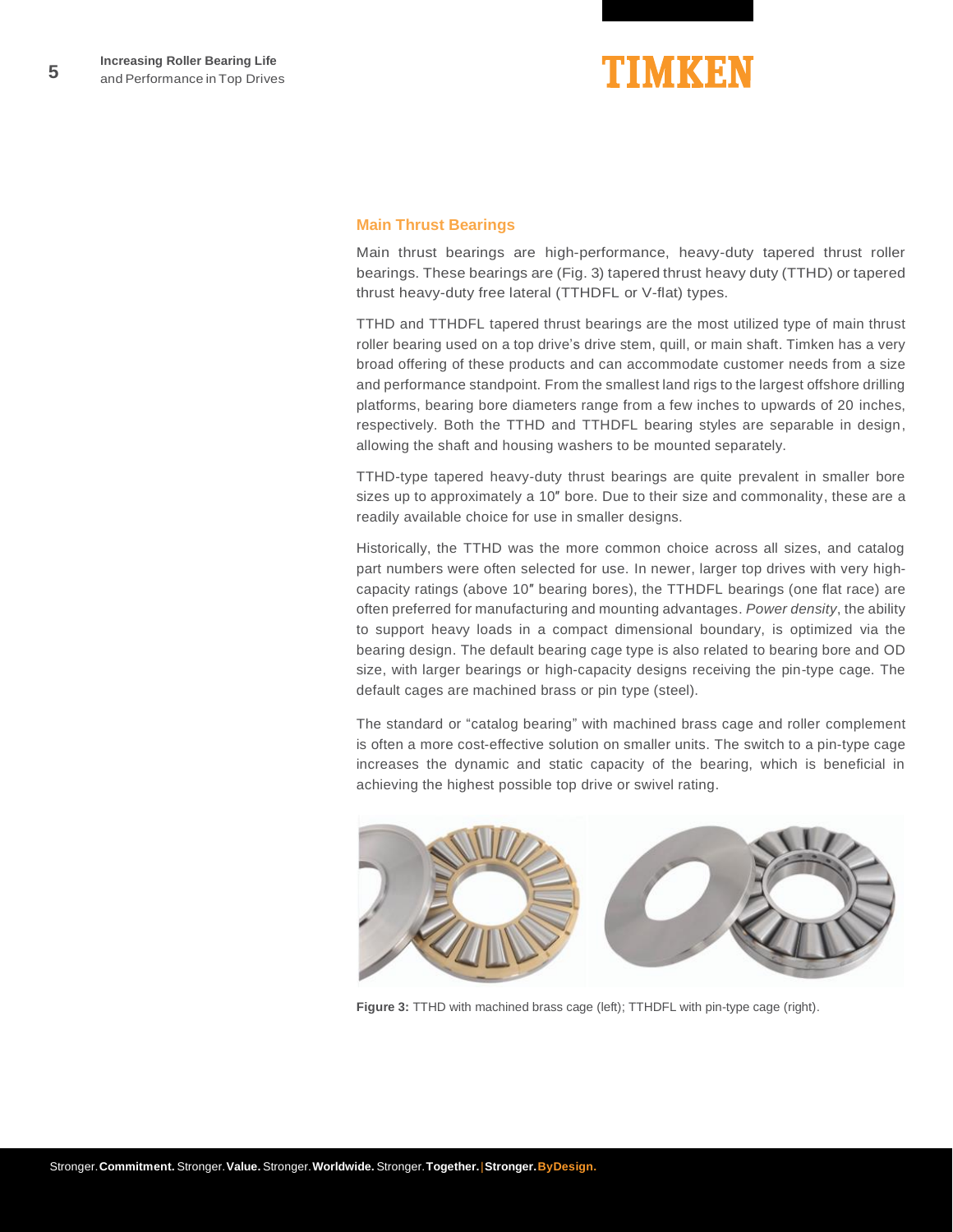



**Figure 4:** Syber output results with compliance matrix (top left) and rigid housing model (top right) highlight the effect on roller load distribution in the main thrust bearing with advanced modeling techniques.

#### **Machine Upgrades and Bearing Requirements**

It is important to understand how machine upgrades can impact bearing selection; for instance, when considering an upgrade to a higher API hoisting rating. This will alter the required API bearing-load rating of top drives or swivels, expressed in short tons, and the main bearing thrust rating at 100 RPM for 3,000 hours minimum life for 90% of bearings, expressed in pounds force. A properly specified bearing can provide issue-free performance, even under increased loading, while maintaining the existing bearing bore, OD, and height dimensions. In one specific enhanced bearing case, dynamic capacity increased over 40%, resulting in an API rating increase from 357 tons to 500 tons with conversion to a newly enhanced bearing.

Timken uses Syber (its proprietary analysis software) and other modeling tools to validate bearing performance and anticipate issues that may occur at bearing locations during operation. Decades of application support for enhanced top drive designs allows for a higher level of confidence in bearing life predictions based on these advanced modeling tools.

**DuraSpexx® Power Rating Series:** DuraSpexx® Power Rating Series bearings are excellent solutions for the TTHD and TTHDFL thrust bearings. These bearings' changes to material and the use of engineered surface enhancements allow for significant increases in capacity and overall bearing performance. Thrust bearings with surface modifications and engineered surface (ES) coatings are advantageous in debris, thin-film boundary, and mixed-lubrication conditions. These features address the root causes of the mechanisms responsible for life-limiting bearing wear.

*Mixed lubrication* is a regime where the lubricant film cannot fully separate the surface asperities. The engineered surface modifications of the DuraSpexx® series effectively increase the separation of contacting surfaces and reduce wear caused by the interaction of roller-raceway asperities in mixed lubrication. This can improve the lambda ratio toward a full-film lubrication regime whose film is sufficiently thick to prevent asperity contact. The ES coating creates a polishing action that continues until the contacts are fully separated by the lubricant film. Case-carburized rings and rollers are strong on the outside but retain a softer, ductile core, making these bearing components more resistant to debris damage and shock loading compared to conventional through-hardened components. Additionally, the fracture toughness of case-carburized steel is greater than through-hardened steel.



**Figure 5:** A 36″ OD DuraSpexx*®* Power Rating TTHDFL with pin-type cage and ES coated rollers (shown without flat race).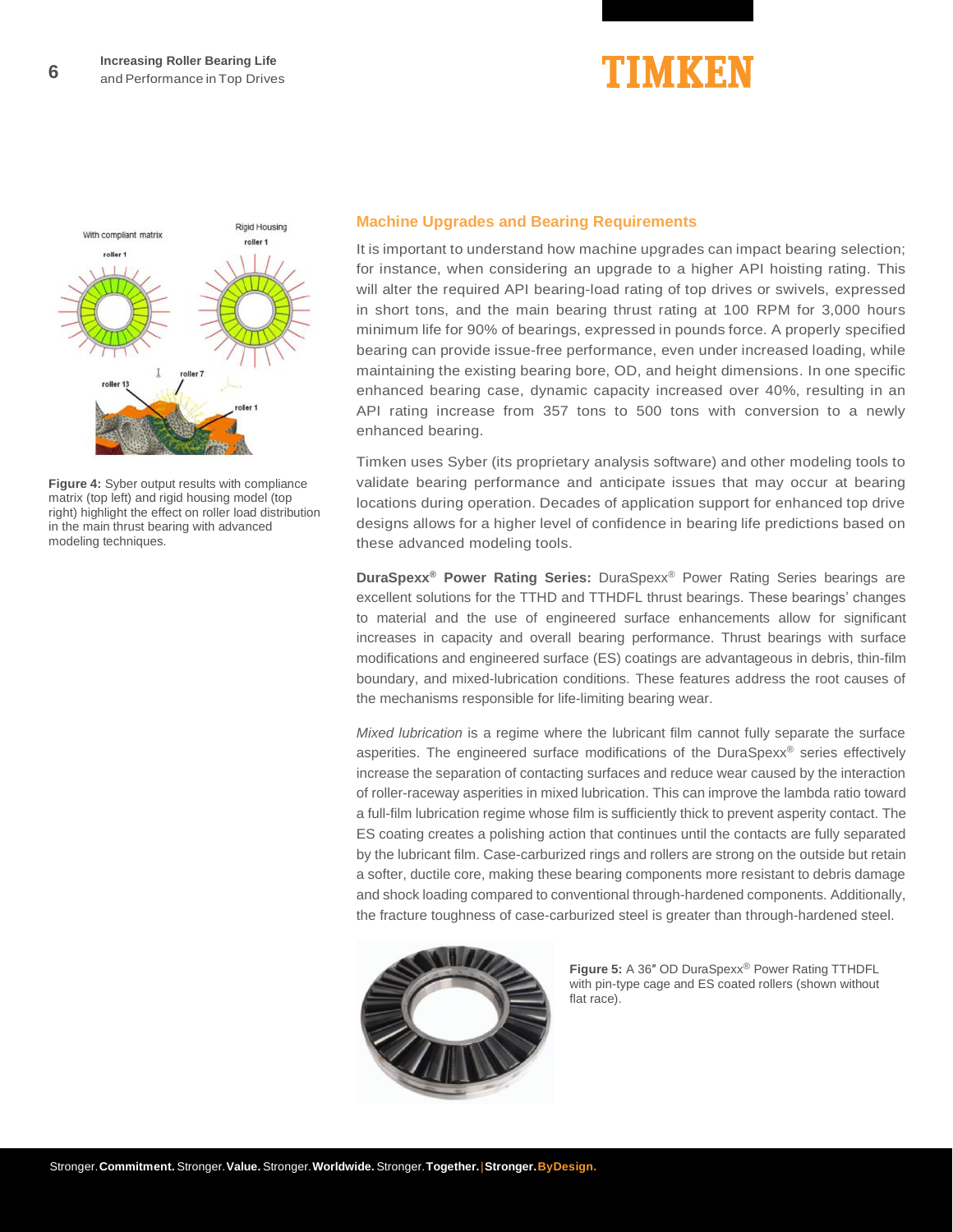

#### **Seal Out Mud, Water, and Debris**

Washpipe assemblies are an important component of high-pressure sealing technology between the main shaft and gooseneck to combat drilling mud from entering the upper bearing cavity in the main gearbox housing. The upper bearing retainer plates use a combination of lip seals and O-rings to keep the housing sealed tight from the elements. Concentricity between multiple housings and limiting angular alignment play a major role in seal and packing performance. Rotary seals, spring-loaded lip seals, and proprietary seal designs are utilized to ensure the high-pressure mud follows its intended path through the main shaft into the drill pipe. However, even with all the above design-related mitigation steps, abrasive particles can still bypass worn seals or even be generated by the wear of other components during operation.

CASE STUDY: 1250-ton top drive main thrust DuraSpexx® Power Rating Series TTHDFL



**Figure 6:** DuraSpexx® Power Rating Series TTHDFL flat thrust race from 1250-ton top drive after a five-year campaign.

Our case study examines a 1250-ton top drive main thrust bearing undergoing inspection after completing a full-life five-year campaign cycle (Fig. 6). The end user noted the top drive was often run very hard and there were signs of debris ingress during service.

The raceway surfaces presented in excellent condition, with the presence of only light debris denting and light lube staining. The debris denting did not progress to spalling. All traces of the raised metal edges (dent shoulders) were removed from the polishing action of the engineered surface coating on the rollers (ES302), negating the life-reducing mechanism associated with debris-dented raceways and localized stress risers in the roller path.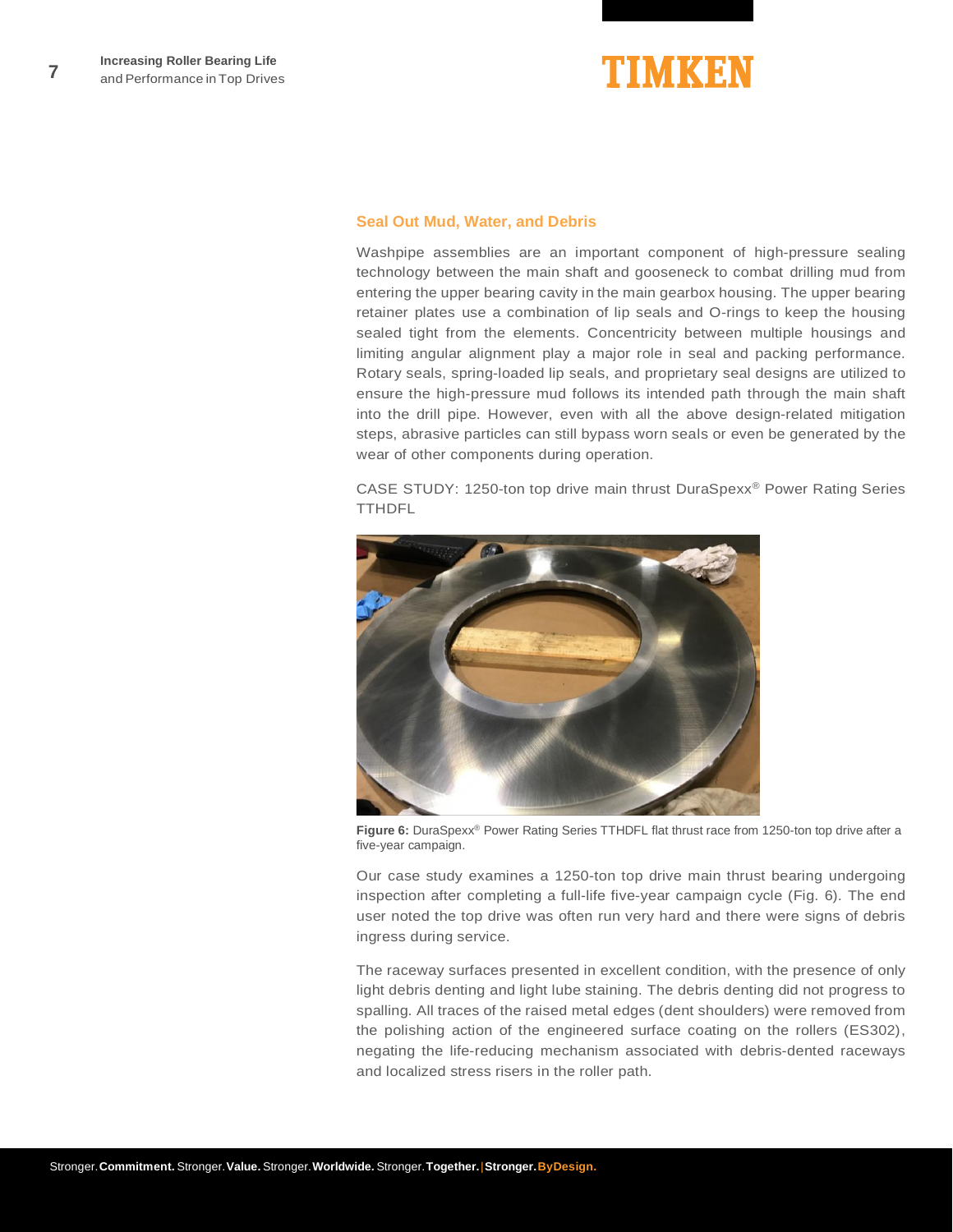



**Figure 7:** An effective lubricant film maintains separation between asperities on the bearing. a) Effective lubricant film with full separation of contact surfaces; b) insufficient lubricant film with asperity contact. Adhesive wear from contacting asperities reduces expected bearing life.

#### <span id="page-7-0"></span>**Lubrication Considerations**

Proper lubrication in any bearing application is critical to long-term reliability and performance. The top drive main shaft rpm is low to moderate, and loading is moderate to heavy. These factors must be accounted for in the initial bearing lubrication selection.

Bearing positions in top drives are mostly oil lubricated, particularly in the main shaft and transmission bearing positions. There are special design cases with grease lubricated main shaft bearings, which are installed above electric motors. This design differs from the traditional approach of a circulating oil and filtration system to lubricate all bearing positions in the transmission.

End users are tasked to select the best lubricant for their specific operating conditions based on equipment manufacturers' guidelines, including suggestions for different seasonal or ambient temperature ranges. There are many considerations when choosing a lubricant, and in certain instances, laboratory testing can help determine the ideal formulation.

One should consult with the equipment manufacturer for their recommended oil change interval. Initial oil changes are conducted after run-in periods. One example is after the first four weeks or 500 hours of operation, whichever comes first. Other standard inspection procedures may reference a specific number of operating hours or a more general description of days in service or qualifying events (e.g., daily, every three months, or once per year or earlier based on oil analysis). Additionally, proper lubrication flow should be checked after every oil change to ensure bearing positions aren't starved for oil.

A suitable oil lubrication maintenance schedule allows gearbox oil viscosity to be adjusted based on expected ambient conditions or scheduled time between changes, after oil analysis is performed. Finally, the oil level in the transmission is typically checked daily via sight gauges with the top drive "OFF."

Appropriate oil filtration helps maintain performance while extending the life of top drive geartrain components. Some of its benefits include:

- Reduced damage rate of bearings, gears, and rotating components
- Equipment and lubricant life extended as wear particles are removed
- Cleaner oil, which means cooler oil and lower operating temperatures
- Improved machine efficiency while reducing maintenance time and costs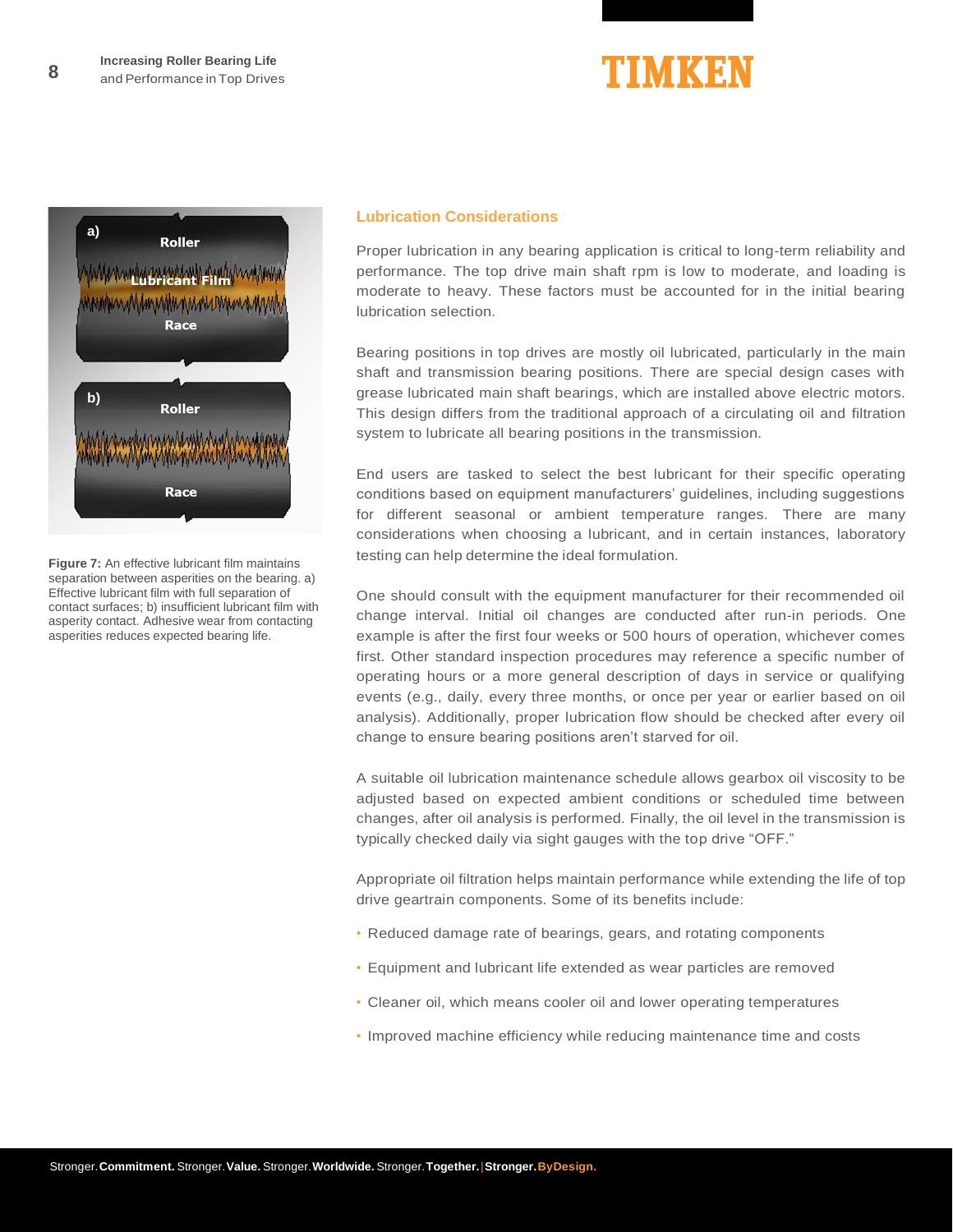



Tapered thrust bearings



Tapered roller bearings

<span id="page-8-0"></span>

Cylindrical roller bearings (single row)



Spherical roller bearings (two-row)

#### **Extend Bearing Life in Top Drives**

A properly selected top drive bearing should provide a minimum of five years of reliable field service under various drilling conditions to reach the desired time between major rig overhauls. Drilling conditions range from mild to extreme and there's always a chance for a surprise event along the way. The replacement of main shaft or transmission bearings is completed in a certified repair facility, as a tear-down of this scope would be next to impossible onsite. The costs associated with repair are consequently causing many top drive manufacturers and drilling contractors to implement solutions to extend their overhaul intervals, along with increasing roller bearing life and performance.

Manufacturers likeThe Timken Company can model top drive design changes (or upgrades) to ensure adequate service life and can suggest bearing upgrades for improved reliability. Adding new data sets to existing application models allows bearing geometry to be adjusted to solve emerging challenges quickly and efficiently.

There are many bearings designed specifically for top drives that will provide a suitable off-the-shelf solution; however, it can be beneficial to look at bearing enhancements, particularly where demanding drilling conditions are possible.

Ask your expert about bearing modifications as well as special enhancements that create advantages in heavily loaded or thin-film conditions. Enhancements can include premium materials, enhanced finishes, or engineered surface coatings to provide more wear resistance and longer life compared to standard bearings.

A tapered thrust bearing optimizes design life per unit volume (power density), has low torque to rotate and high stiffness because of its large contact angle, and can be designed to provide a favorable roller/raceway stress distribution. The drilling industry has significant experience with TTHD and TTHDFL designs currently being used in top drive main bearing positions.

First employed in a top drive in 2001, the DuraSpexx<sup>®</sup> Power Rating Series, with enhanced material, proprietary profiles, surface engineering technologies, and increased load ratings recognized by the American Petroleum Institute (API), are used in some of the harshest drilling conditions the world over.